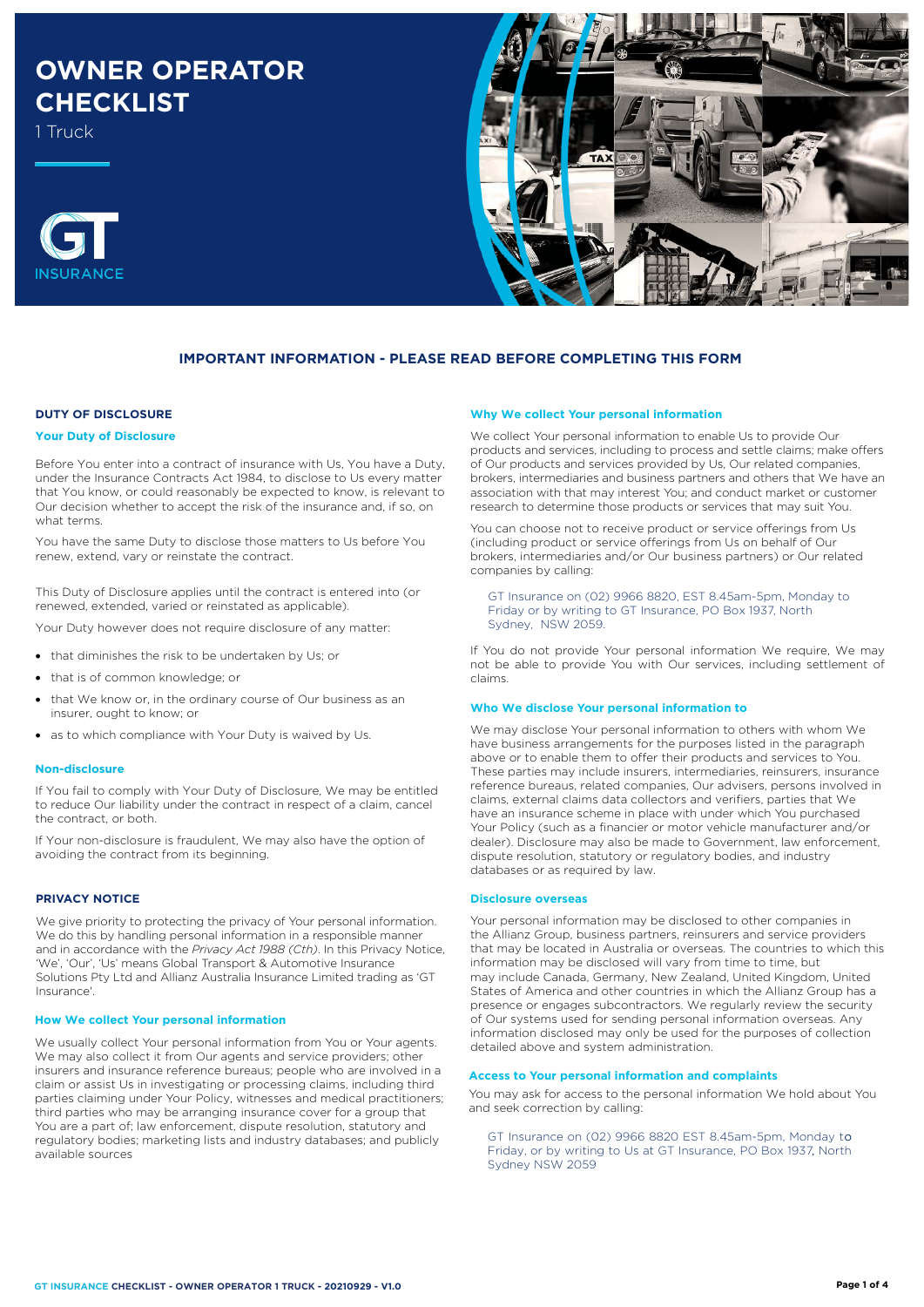Our Privacy Policy contains details about how You may make a complaint about a breach of the privacy principles contained in the *Privacy Act 1988 (Cth)* and how We deal with complaints. Our Privacy Policy is available at [www.gtins.com.au](https://www.gtins.com.au/documents-and-policies/) and [www.allianz.com.au](https://www.allianz.com.au/about-us/privacy/)

#### **Telephone Call Recording**

We may record incoming and/or outgoing telephone calls for training or verification purposes. Where We have recorded a telephone call, We can provide You with a copy at Your request, where it is reasonable to do so.

#### **Your Consent**

By providing Us with personal information You and any other person You provide personal information for, consent to these uses and disclosures until You tell Us otherwise. If You wish to withdraw Your consent, including for such things as receiving information on products and offers by Us or persons We have an association with, please contact Us.

## **GENERAL INSURANCE CODE OF PRACTICE**

The General Insurance Code of Practice was developed by the Insurance Council of Australia to further raise standards of practice and service across the insurance industry. The Code Governance Committee (CGC) is an independent body that monitors and enforces insurers' compliance with the Code.

You can obtain more information on the Code of Practice and how it assists you by contacting Us. Contact details are provided below and on the back cover of the Product Disclosure Statement or Policy Document.

, Friday, or by writing to Us at GT Insurance, PO Box 1937, North GT Insurance on (02) 9966 8820 EST 8.45am-5pm, Monday to Sydney NSW 2059

For more information on the Code Governance Committee (CGC) go to <https://insurancecode.org.au/>

## **SUBROGATION**

You may prejudice Your rights in relation to a claim made under this policy if without prior agreement from Us, You make an agreement with a third party that will prevent Us from recovering a loss from that or another party.

#### **DUTY OF UTMOST GOOD FAITH**

Every insurance contract is subject to the duty of utmost good faith which requires both the Insured and the Insurer to act towards each other in utmost good faith. Failure to do so on the part of the Insured may prejudice any claim made under the policy or the continuation of insurance cover by the Insurer.

#### **CHANGE OF RISK OR CIRCUMSTANCE**

It is vital that You provide Us with notification of any changes in Your risk profile which may be relevant to the terms and conditions of this insurance. This is including but not limited to changes in business activities and acquisitions which occur after the date of the Declaration.

#### **THE INSURER**

Allianz Australia Insurance Limited (incorporated in Australia); ABN 15 000 122 850; AFS Licence No. 234708 of 10 Carrington Street Sydney, 2000.

## **THE UNDERWRITING AGENCY**

Global Transport & Automotive Insurance Solutions Pty Ltd (trading as GT Insurance) AFS Licence No. 240714 ABN 93 069 048 255 of Level 3, Suite 3.01, 213 Miller Street, North Sydney, NSW 2060 is an underwriting agency which specialises in arranging insurance in respect of Motor Vehicles and Mobile Plant and related insurances. GT Insurance acts as the agent of Allianz to market, solicit, offer, arrange and administer the insurance.

GT Insurance has a binding authority to issue, vary and cancel contracts of insurance and to deal with or settle claims on behalf of Allianz. If You need information about this insurance in the first instance, contact GT Insurance.

## **COMPLETING THIS FORM/QUESTIONNAIRE:**

- **Please complete all sections in full and provide any requested attachments.**
- **This form may be printed and completed in handwriting or it may be completed electronically as an interactive pdf with fillable form fields. If completing electronically, please download to your local computer and complete using Adobe Acrobat Reader (Fill & Sign tool).**
- **If more space is required when completing this form, please attach a separate sheet.**
- **The use of the term 'You' or 'Your' in this form refers to an Insured and their subsidiary companies and other entities in which they have a controlling interest.**
- **The use of the term 'We', 'Our' or 'Us' in this form refers to the Insurer and its Underwriting Agency.**
- **It is important to refer to the relevant Product Disclosure Statement and Policy Document which sets out the terms and conditions of cover offered. Please contact your local GT Insurance office or speak to your Intermediary.**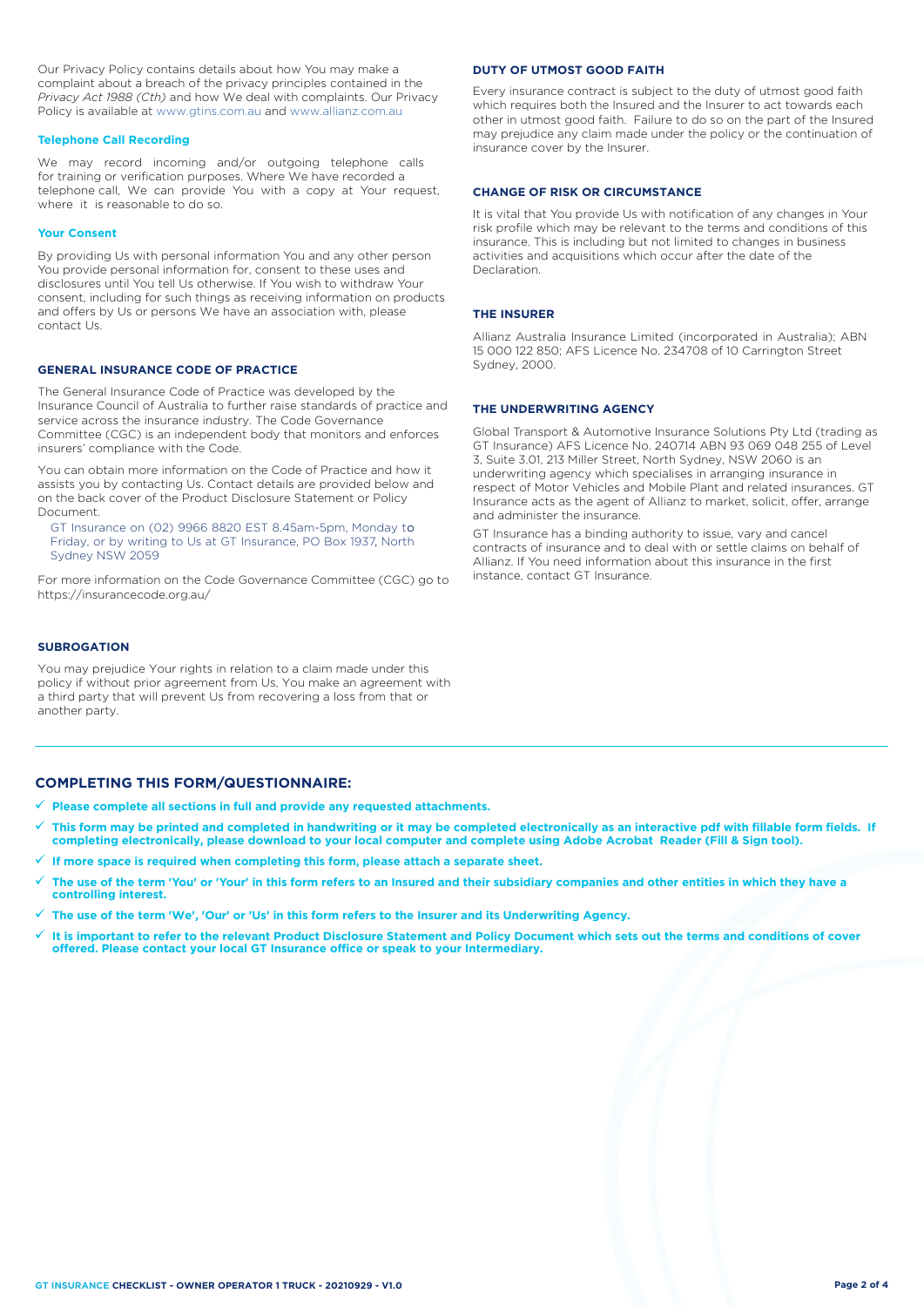## **Section 1. Owner/Operator Details**

| Owner / Operator Full Name |  |
|----------------------------|--|
| Contact Phone Number       |  |
| Contact Email              |  |

# **Section 2. Checklist**

| 1. Equipment Details: |  |
|-----------------------|--|
|-----------------------|--|

| Make               | Model             |
|--------------------|-------------------|
|                    |                   |
| Truck Registration | Annual Kilometres |

2. Contracts:

a. Please provide ratio of Prime Contract work to Sub Contract work: Prime

b. List major clients (including other transport companies) including % of turnover they represent:

| Contract 1 |                                       | % of annual<br>turnover |  |
|------------|---------------------------------------|-------------------------|--|
| Contract 2 |                                       | % of annual<br>turnover |  |
| Contract 3 |                                       | % of annual<br>turnover |  |
| Contract 4 |                                       | % of annual<br>turnover |  |
|            | 3. How often are casual drivers used? |                         |  |

contract %

Sub contract %

4. Freight carried:

a. Please describe type of freight carried (i.e. steel, timber, produce etc.). Note that "General Freight" is not a suitable description.

b. What percentage of your freight is: Next day delivery? (%) Time sensitive? (%) Overnight Express Freight (%)